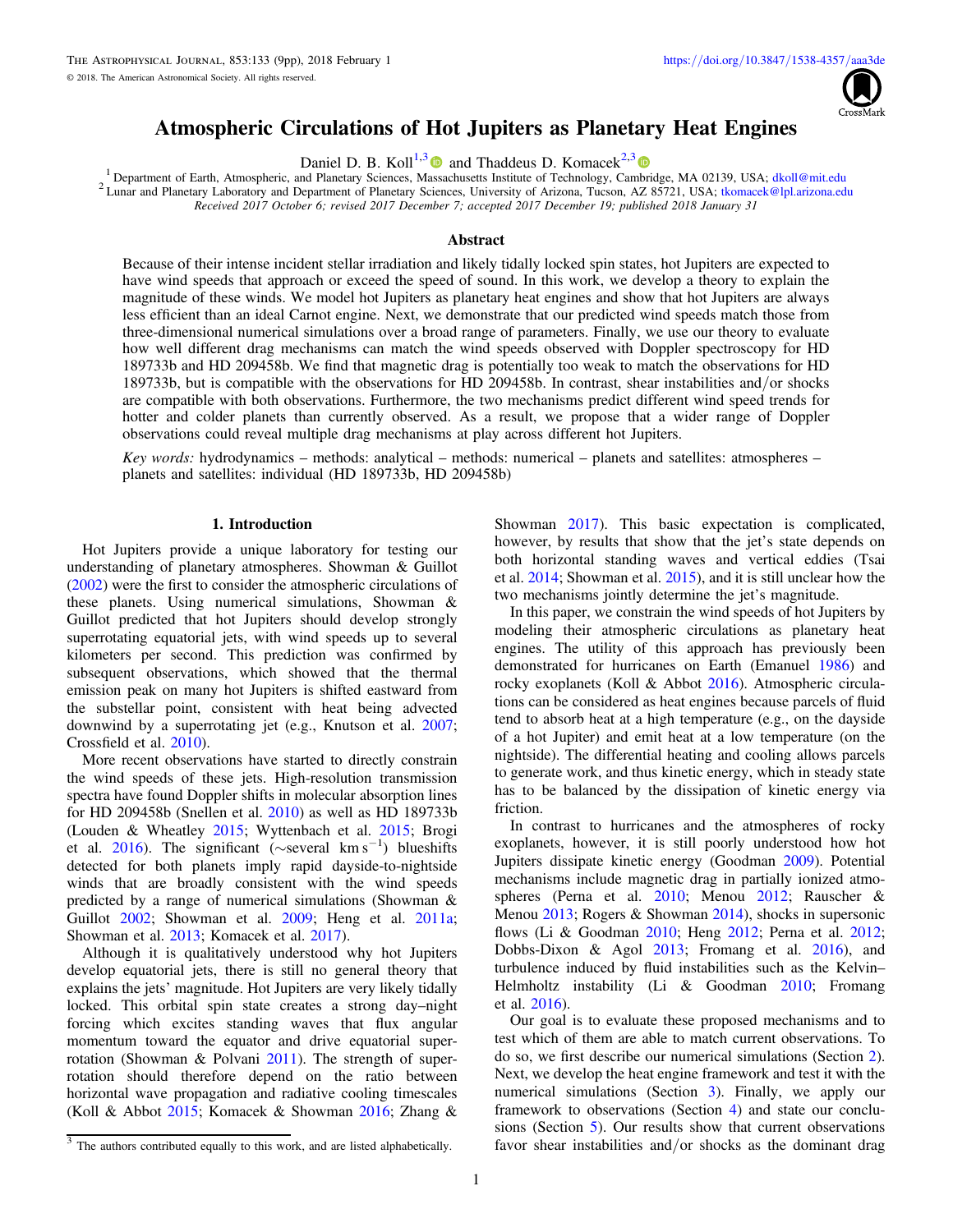<span id="page-1-0"></span>mechanism for HD 189733b, and motivate extending similar observations across a wider range of planets.

### 2. Numerical Simulations

We compare our theory with the GCM simulations that were previously described in Komacek et al. ([2017](#page-8-0)). In summary, the simulations use the MITgcm (Adcroft et al. [2004](#page-8-0)) to solve the atmospheric fluid dynamics equations coupled to double-gray radiative transfer with planetary parameters relevant for a typical hot Jupiter, HD 209458b. The double-gray approximation divides the spectrum into an incoming collimated and a thermal diffuse part. The absorption coefficients were chosen to match more detailed radiative transfer calculations; the absorption coefficient for incoming stellar radiation is set to a uniform value,  $\kappa_{SW} = 4 \times 10^{-4} \text{ m}^{-2} \text{ kg}^{-1}$ , the thermal absorption coefficient varies approximately with the square root of pressure,  $\kappa_{\text{LW}} = 2.28 \times 10^{-6} \text{ m}^{-2} \text{ kg}^{-1} \times (p/1 \text{ Pa})^{0.53}$ , where the power-law exponent comes from fitting the analytic model of Parmentier & Guillot ([2014](#page-8-0)) and Parmentier et al. ([2015](#page-8-0)) to radiative transfer models with realistic opacities. With these values, the photosphere (where the optical thickness equals unity) for stellar radiation lies at about 0.23 bar and the photosphere for thermal radiation lies at 0.28 bar.

The model's resolution is C32 in the horizontal (roughly corresponding to a global resolution of  $128 \times 64$  in longitude and latitude) and 40 levels in the vertical, which are evenly spaced in log pressure, with the uppermost layer extending to zero pressure. Table 1 summarizes the physical and numerical parameters used in our suite of models.

Most GCMs do not explicitly resolve the mechanisms that are thought to dissipate kinetic energy in hot-Jupiter atmospheres, such as Lorentz drag or shocks (see Section [1](#page-0-0)). Our GCM includes two potential sources of drag, which can be thought of as parametrizing these mechanisms. First, the simulations include a Rayleigh drag that linearly damps winds over a prescribed timescale  $\tau_{drag}$ . Simulations with  $\tau_{drag} \leq 10^5$  s use a timescale that is spatially uniform. Simulations with  $\tau_{drag} > 10^5$  s additionally include a "basal" drag term that allows the model to equilibrate within reasonable integration times. The basal drag strength increases as a power law with pressure, from no drag at 10 bar to a timescale of 10 days at 200 bar (Komacek & Showman [2016](#page-8-0)). Second, to enforce numerical stability, the model includes a fourth-order Shapiro filter that damps wind and temperature variations at the model grid scale. The Shapiro filter acts as numerical drag at small spatial scales and, in simulations without any other sources of drag, eventually helps to equilibrate the kinetic energy of the flow. The potential issue with relying on numerical drag is that it relies on parameters that are generally chosen for modeling convenience, not because they are physically motivated. This raises the question of which source of drag is dominant in our simulations.

We find that numerical drag can play a key role in our GCM simulations. Although the potential importance of numerical drag has repeatedly been pointed out in the hot-Jupiter literature (Goodman [2009;](#page-8-0) Li & Goodman [2010](#page-8-0); Thrastarson & Cho [2010](#page-8-0); Heng et al. [2011a](#page-8-0); Liu & Showman [2013](#page-8-0); Mayne et al. [2014;](#page-8-0) Polichtchouk et al. [2014;](#page-8-0) Cho et al. [2015](#page-8-0)), no work has previously quantified its effect relative to explicitly parametrized drag. Figure [1](#page-2-0) compares the rates at which our GCM is dissipating kinetic energy via numerical drag from the Shapiro filter versus the dissipation rate due to Rayleigh drag as

Table 1 Range of Physical and Numerical Parameters Used in Our Suite of Simulations

| Physical Parameter                                           | Parameter Value(s)                                    | Unit                                |
|--------------------------------------------------------------|-------------------------------------------------------|-------------------------------------|
| Equilibrium temperature<br>$T_{\rm eq}$                      | 500, 1000, 1500, 2000,<br>2500, 3000                  | K                                   |
| Visible absorption<br>coefficient $\kappa_{SW}$              | $4 \times 10^{-4}$                                    | $\mathrm{m}^{-2}$ kg $^{-1}$        |
| Thermal absorption<br>coefficient $\kappa_{\text{LW}}$       | $2.28 \times 10^{-6} \times (p/1 \text{ Pa})^{0.53}$  | $\mathrm{m}^{-2}\,\mathrm{kg}^{-1}$ |
| Drag timescale $\tau_{drag}$                                 | $10^3$ , $10^4$ , $10^5$ , $10^6$ , $10^7$ , $\infty$ | S                                   |
| Gravity g                                                    | 9.36                                                  | $m s^{-2}$                          |
| Rotation rate $\Omega$                                       | $2.078 \times 10^{-5}$                                | $s^{-1}$                            |
| Planet radius a                                              | $9.43 \times 10^{7}$                                  | m                                   |
| Heat capacity $C_p$                                          | $1.3 \times 10^{4}$                                   | $J kg^{-1} K^{-1}$                  |
| Specific gas constant $R$                                    | 3700                                                  | $J kg^{-1} K^{-1}$                  |
| Numerical parameter                                          | Parameter Value(s)                                    | Unit                                |
| Horizontal resolution $(N_x)$                                | $C16(64)$ , C32 (128), C64 (256)                      | n/a                                 |
| Vertical resolution $N_z$                                    | 40                                                    | n/a                                 |
| Timestep dt                                                  | 1.5, 7.5, 15                                          | S                                   |
| Shapiro filter timescale<br>$dt_{\text{num}}$                | 1.5, 7.5, 15, 25                                      | s                                   |
| Shapiro filter length<br>scale $l_{\text{num}} = 2\pi a/N_x$ | $2\pi a/64$ , $2\pi a/128$ , $2\pi a/256$             | m                                   |
| Shapiro filter order $n$                                     | $\overline{4}$                                        | n/a                                 |

Note. Numerical parameters in bold show fiducial values used for our main suite of simulations with varying physical parameters, and physical parameters in bold highlight fiducial values used for our secondary suite of simulations with varying numerical parameters. Numbers in parentheses for horizontal resolution show the approximate number of horizontal grid points.

a function of pressure. Figure  $1(a)$  $1(a)$  shows the relative global root-mean-square dissipation due to numerical drag versus Rayleigh drag, while Figure [1](#page-2-0)(b) shows the absolute global root-mean-square value of kinetic energy dissipated by both drag mechanisms. We compute the root-mean-square change in kinetic energy as  $(\partial K/\partial t)_{\text{rms}} = \langle (\partial K/\partial t)^2 \rangle^{1/2}$ , where the angle brackets denote an area average. We find that all simulations with moderately long Rayleigh drag timescales,  $\tau_{drag} \geq 10^6$  s, dissipate most kinetic energy through numerical drag.

Moreover, even in the simulations with the strongest Rayleigh drag (yellow curve in Figures  $1(a)$  $1(a)$ , (b)) numerical drag dominates the dissipation of kinetic energy near the top and bottom of the model domain. Although the model includes a basal drag, we find that it contributes less toward kinetic energy dissipation than numerical drag near the bottom of the domain. This is likely due to the Shapiro filter acting as a sponge for waves that are excited in the upper atmosphere. However, wind speeds at pressures greater than 10 bar are small, so kinetic energy dissipation near the domain bottom contributes relatively little to the overall dissipation (see Figure [1](#page-2-0)(b)).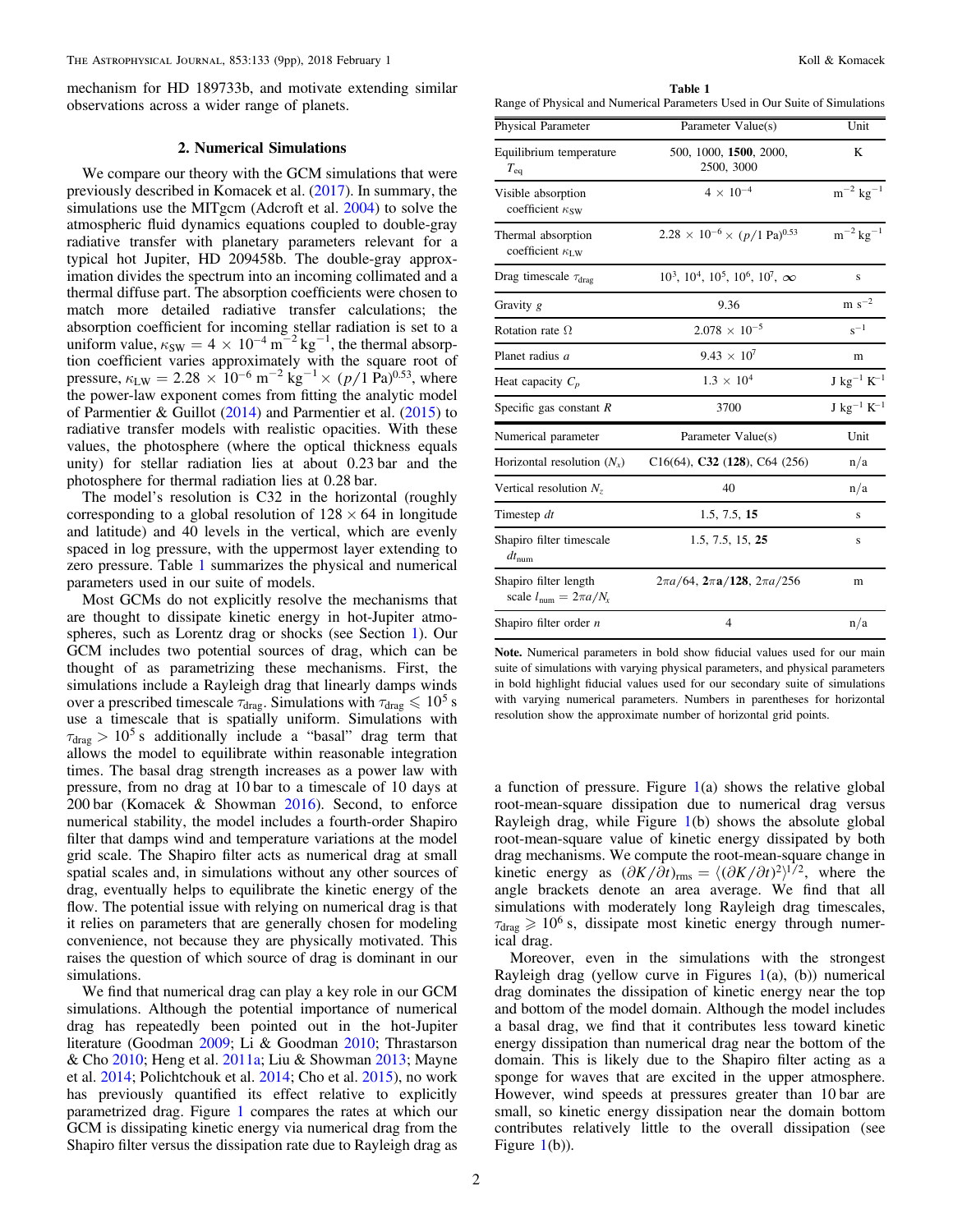<span id="page-2-0"></span>

Figure 1. Kinetic energy dissipation in many of our GCM simulations is dominated by numerical drag. Panel (a) shows the ratio between the global root-mean-square rate of kinetic energy dissipation by numerical drag,  $\left( \frac{dK}{dt} \right)$ <sub>num,rms</sub>, vs. the global root-mean-square rate of kinetic energy dissipation by explicit Rayleigh drag,  $(dK/dt)_{\text{Rayleigh,rms}}$ , as a function of pressure for models with an equilibrium temperature of *T*eq = 1500 K. The colored lines show simulations with different Rayleigh drag timescales, with darker lines representing longer drag timescales. The dashed vertical line shows the divide between dissipation dominated by numerical drag (to the right of the line) and Rayleigh drag (to the left). Except for short Rayleigh drag timescales,  $\tau_{drag} \leq 10^4$  s, numerical dissipation dominates. Note that the case with  $\tau_{drag} = \infty$  still includes basal drag, so the ratio of numerical to Rayleigh drag dissipation is not infinite at depth. Panel (b) shows the absolute contribution of Rayleigh drag and numerical effects to the kinetic energy dissipation. Only a subset of the simulations are shown for visual convenience. The dissipation rate increases with decreasing pressure, largely due to the stronger wind speeds at lower pressures.



Figure 2. Numerical effects are small relative to physical terms in the zonal angular momentum budget of our simulations. This plot shows the global rootmean-square of the change in zonal momentum due to Rayleigh drag (solid lines) and numerics (dashed lines) relative to the change in zonal angular momentum due to the Coriolis force (i.e., rotation). Plots have the same color scheme as in Figure 1. For visual convenience, we only show a subset of all simulations. The acceleration from numerics is smaller than either the Coriolis force (if  $\tau_{drag} \geq 10^5$  s) or Rayleigh drag (if  $\tau_{drag} \leq 10^4$  s). As a result, numerics do not significantly affect the angular momentum budget of our simulations.

Though numerical drag is a dominant factor in how our GCM dissipates kinetic energy, atmospheric circulations additionally depend on how the GCM resolves the angular momentum budget. We do not expect a priori that numerical effects will dominate the global angular momentum budget, because the Shapiro filter is designed to not affect large-scale flow (Shapiro [1971](#page-8-0)). To check this insight, we explicitly compute the change in zonal angular momentum by numerics and Rayleigh drag as in Peixoto & Oort ([1992](#page-8-0)):

$$
\frac{\partial M}{\partial t} = \frac{\partial u}{\partial t} a \cos(\phi). \tag{1}
$$

In Equation  $(1)$ , M is the zonal angular momentum per unit mass,  $\partial M/\partial t$  is the rate of change of angular momentum, which we compute in our simulations from the acceleration  $\partial u / \partial t$  due to the Shapiro filter or Rayleigh drag,  $a$  is the planetary radius, and  $\phi$  is latitude. Rayleigh drag always acts as a sink of angular momentum whereas the Shapiro filter can accelerate parts of the flow so we compare both terms via the root-mean-square change in momentum,  $(\partial M/\partial t)_{\text{rms}} = \langle (\partial M/\partial t)^2 \rangle^{1/2}$ , where the angle brackets as before denote an area average.

We find that numerical effects play a relatively minor role in the zonal angular momentum budget. Figure 2 shows the change in angular momentum from numerics and Rayleigh drag relative to the change in angular momentum from the Coriolis force, as a function of pressure. We compare both terms against the Coriolis force because it is a small term in the zonal momentum budget of hot Jupiters due to their slow rotation and winds that peak at the equator (Showman & Polvani [2011;](#page-8-0) Showman et al. [2015](#page-8-0)). In relative terms, we find that the numerical change in angular momentum becomes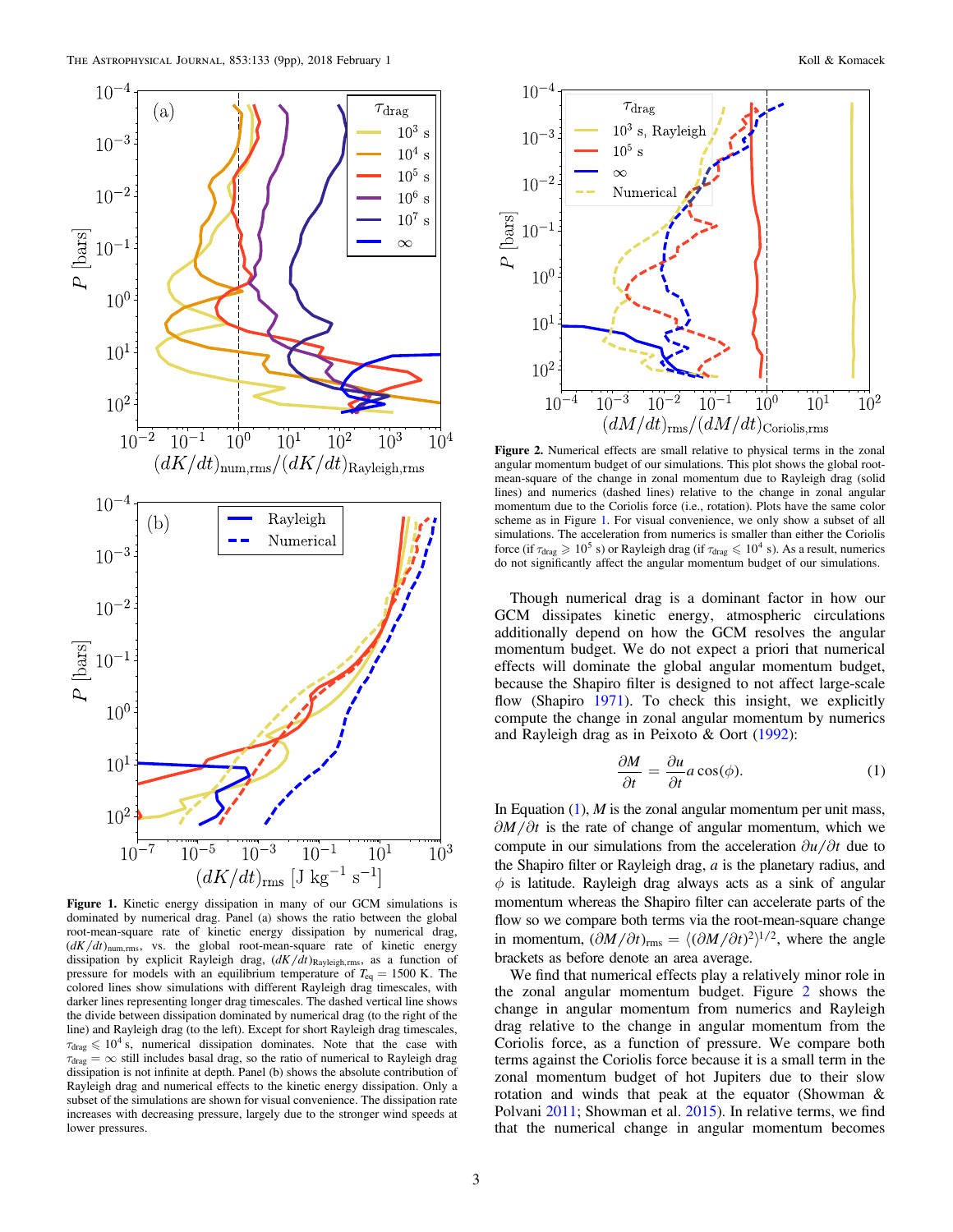<span id="page-3-0"></span>larger than Rayleigh drag once  $\tau_{drag} > 10^5$  s (blue curves). However, in absolute terms, the momentum change from numerics remains one to two orders of magnitude smaller than the Coriolis term at most pressure levels. We conclude that numerical effects likely do not play a dominant role in the angular momentum budget of our simulations.

Given that many published simulations of hot Jupiters do not include Rayleigh drag, our results indicate that many of these simulations rely on numerical drag to equilibrate kinetic energy. Further work is needed to ensure that this kind of dissipation in hot-Jupiter GCMs is physically motivated and that its effects are robust with respect to changes in numerical parameters. At the same time, the angular momentum budget in our simulations is not dominated by numerics. We therefore expect that GCMs are robust in simulating the qualitative features of hot-Jupiter circulations (e.g., equatorial jets), but that the absolute kinetic energy and thus wind speeds in these simulations might be affected by numerical details. Our results agree with previous work, which has shown that the equilibrated flows in hot-Jupiter GCMs largely conserve angular momentum, are independent of initial conditions, and the magnitude of winds is only weakly sensitive to changes in numerical parameters (e.g., Heng et al. [2011b;](#page-8-0) Liu & Showman [2013](#page-8-0); Mayne et al. [2014](#page-8-0)). In the remainder of this paper, we focus on existing GCMs to test our theoretical framework. To do so, we develop a theory in the next section that can account for both explicit and numerical drag.

#### 3. Hot Jupiters as Heat Engines

In steady state, the rate  $W$  at which a heat engine performs work is given by

$$
W = \eta Q, \tag{2}
$$

where  $\eta$  is the engine's thermodynamic efficiency and Q is the rate at which the engine absorbs heat.

First, the heating rate  $Q$  is equal to the average absorbed stellar flux,

$$
Q = \sigma T_{\text{eq}}^4,\tag{3}
$$

where  $T_{eq}$  is the planetary equilibrium temperature.

Second, we constrain the work output rate W. We assume that work goes entirely toward generating and dissipating kinetic energy. If Rayleigh drag dominates, the rate at which kinetic energy is dissipated equals

$$
W_{\text{Rayleigh}} = \int \frac{dp}{g} \times \left\langle \frac{v^2}{\tau_{\text{drag}}} \right\rangle, \tag{4}
$$

where  $\nu$  is the velocity vector and the angle brackets denote an area average. If numerical drag dominates, kinetic energy is dissipated by the Shapiro filter, which damps the highest wavenumber components of the flow. Because the highest wavenumber in the GCM is set by the model's grid spacing  $\Delta x$ , we scale the Shapiro filter's damping timescale as  $\tau \sim \Delta x/U$ . This means the rate at which numerical drag dissipates kinetic energy is equal to

$$
W_{\text{num}} \sim \frac{U^2}{\Delta x/U} \times \frac{p}{g} = \frac{U^3}{\Delta x} \times \frac{p}{g}.
$$
 (5)

Third, we constrain the efficiency  $\eta$ . Previous work on hurricanes and the atmospheres of rocky planets constrained



Figure 3. Diagram of the Ericsson cycle, overlaid on dayside- and nightsideaveraged temperature profiles of a reference simulation ( $T_{eq} = 1500 \text{ K}$ ,  $\tau_{drag} =$  $10<sup>6</sup>$  s) and an adiabatic profile. The Ericsson cycle works as follows: a parcel of fluid starts at depth on the nightside (a), moves toward the dayside (b), where it rises (c), moves back toward the nightside (d), and sinks (a). We assume that rising and sinking motions (b–c, d–a) are isothermal and that motions between hemispheres (a–b, c–d) are isobaric. The isothermal assumption is motivated by the GCM profiles, which show that hot Jupiters are much closer to vertically isothermal than to adiabatic.

this quantity by modeling atmospheric circulations as Carnot cycles (Emanuel [1986](#page-8-0); Koll & Abbot [2016](#page-8-0)). Unfortunately, it is difficult to argue that hot Jupiters should also resemble Carnot cycles. In a Carnot cycle, parcels of fluid expand and contract adiabatically between heating and cooling. This model is physically motivated by the fact that hurricanes and rocky planets undergo convection, so fluid parcels move rapidly and quasi-adiabatically. In contrast, the upper atmospheres of hot Jupiters are strongly irradiated by their host stars. The irradiation creates a stable stratification and suppresses convection, which means the vertical temperature structure is approximately in radiative equilibrium and lapse rates are small (Iro et al. [2005;](#page-8-0) Guillot [2010](#page-8-0)). As the temperature profiles from a reference simulation in Figure 3 illustrate, temperatures are indeed far from adiabatic, which underlines that the Carnot cycle is a poor model for hot Jupiters.

Here we constrain the efficiency  $\eta$  by modeling hot Jupiters as Ericsson cycles (McCulloh [1876](#page-8-0)). The Ericsson cycle is shown in Figure 3: a parcel of fluid starts deep in the nightside atmosphere (Figure 3, point a). It moves at constant pressure toward the dayside (b), where the stellar heating causes it to rise (c). The parcel then moves to the nightside (d), before cooling and sinking back to its starting position (a). Even though the assumption of isothermal vertical motions is an idealization, Figure 3 shows that the Ericsson cycle provides a physically motivated model for hot Jupiters.

The efficiency of the Ericsson cycle is given by

$$
\eta = \frac{\oint \delta Q}{\int_a^c \delta Q} = \frac{\oint T ds}{\int_a^c T ds}.
$$
\n(6)

Here  $\delta Q$  is a change in a parcel's heat content, and  $ds$  is a change in entropy. From the first law of thermodynamics,

$$
Tds = c_p dT - \frac{dp}{\rho} = c_p dT - RTd \ln p,\tag{7}
$$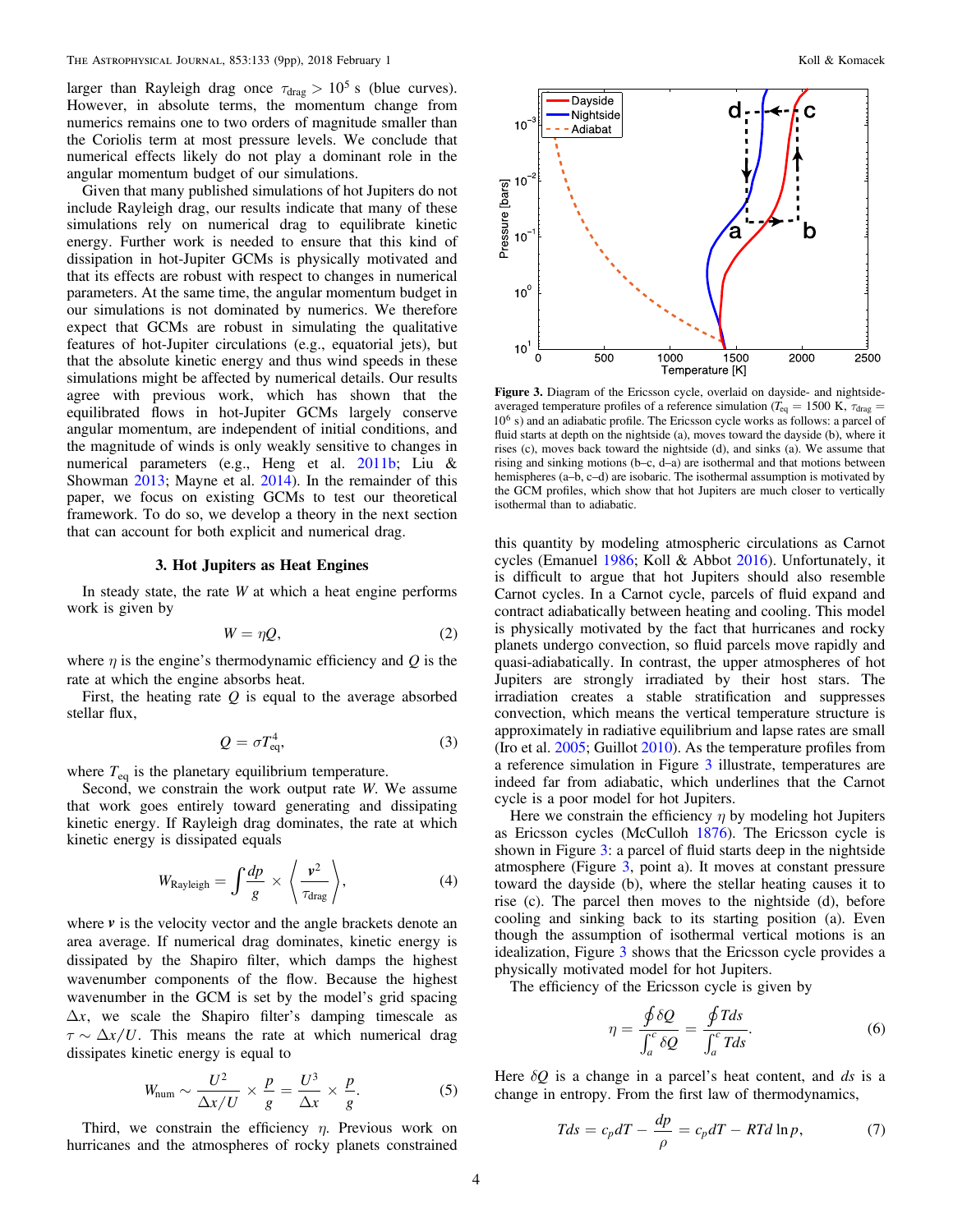<span id="page-4-0"></span>where we have used the ideal gas law in the second step. We can then evaluate the numerator  $\oint T ds$  as

$$
\int_{a}^{b} c_{p}dT - \int_{b}^{c} RTd \ln p + \int_{c}^{d} c_{p}dT - \int_{d}^{a} RTd \ln p,
$$
  
=  $c_{p}(T_{\text{day}} - T_{\text{night}}) - RT_{\text{day}} \ln(p_{\text{lo}}/p_{\text{hi}})$   
+  $c_{p}(T_{\text{night}} - T_{\text{day}}) - RT_{\text{night}} \ln(p_{\text{hi}}/p_{\text{lo}}),$   
=  $R(T_{\text{day}} - T_{\text{night}}) \ln(p_{\text{hi}}/p_{\text{lo}}).$  (8)

Similarly, the denominator  $\int_a^c T ds$  in Equation ([6](#page-3-0)) is

$$
\int_{a}^{b} c_p dT - \int_{b}^{c} RTd \ln p,
$$
  
=  $c_p(T_{\text{day}} - T_{\text{night}}) + RT_{\text{day}} \ln(p_{\text{hi}}/p_{\text{lo}}).$  (9)

The ratio of these two terms gives the efficiency, which we write as

$$
\eta = \frac{\frac{T_{\text{day}} - T_{\text{night}}}{T_{\text{day}}}}{\frac{T_{\text{day}} - T_{\text{night}}}{T_{\text{day}}} + \ln[(p_{\text{hi}}/p_{\text{lo}})^{R/c_p}]}.
$$
(10)

Importantly, the efficiency  $\eta$  is always lower than the efficiency of a Carnot cycle,  $\eta_{\text{Carnot}} = (T_{\text{day}} - T_{\text{night}}) / T_{\text{day}}$ , which is the maximum efficiency a heat engine can reach. The lower efficiency arises because heat is radiated to space as a parcel passes from the dayside to the nightside (c–d). If, instead, this heat could be stored and used later to heat up the parcel as it passes back from the nightside to the dayside (a–b), the Ericsson cycle's efficiency would equal that of a Carnot cycle.<sup>4</sup>

As an example, we consider the efficiency of WASP-18b, whose phase curve is consistent with zero heat redistribution from dayside to nightside (Maxted et al. [2013](#page-8-0)). We assume that a parcel of fluid moves two scale heights in the vertical every time it traverses the planet horizontally, so  $\ln \left[ (p_{\text{hi}}/p_{\text{lo}})^{R/c_p} \right] \sim 2R/c_p$ . In this case, WASP-18b's Carnot efficiency would be unity,  $\eta_{\text{Carnot}} = 1$ , whereas its actual efficiency is smaller by a factor of three,  $\eta = 0.36$ . Hot Jupiters can therefore be thought of as comparable to, but less efficient than, ideal Carnot engines. Their efficiency can be reduced even further by molecular diffusion and irreversible phase changes (Pauluis & Held [2002](#page-8-0)), so Equation  $(10)$  should be considered an upper limit.

We are now able to test the extent to which hot Jupiters resemble heat engines. A key prediction of our theory is that wind speeds are sensitive to whether winds are damped by Rayleigh drag or numerical drag. Based on Equations  $(2)$  $(2)$  $(2)$ – $(5)$  $(5)$  $(5)$ , we expect that winds should scale as the square root of the modified heat input for Rayleigh drag,  $U \propto (\tau_{\text{drag}} \eta \sigma T_{\text{eq}}^4)^{1/2}$ , whereas they should scale as the one-third power of the heat input for numerical drag,  $U \propto (\Delta x \eta \sigma T_{\text{eq}}^4)^{1/3}$ . To compare both scalings in a single plot and because  $\Delta x$  depends on numerical parameters, we first use the quantity  $\tau_{drag} \eta \sigma T_{eq}^4$ .

Figure [4](#page-5-0)(a) shows that our simulations indeed exhibit a dichotomy between Rayleigh and numerical drag. The x-axis shows the scaled heat input  $\tau_{drag} \eta \sigma T_{eq}^4$ , while the y-axis shows the root-mean-square wind speed,  $U_{\text{rms}} = \left(p^{-1} \int \langle u^2 + v^2 \rangle dp \right)^{1/2}$ , where  $u$  and  $v$  are the zonal and meridional wind speeds and where we average horizontally and over the meteorologically active region above  $p = 1$  $p = 1$  bar (see Figure 1). To evaluate  $\eta$ , we use the dayside and nightside brightness temperatures that would be seen by an observer and assume that a parcel crosses two scale heights,  $\ln \left[ (p_{\text{hi}}/p_{\text{lo}})^{R/c_p} \right] \sim 2R/c_p$ .

We find that wind speeds in most strongly damped simulations with  $\tau_{drag} \leq 10^5$  s increase according to Rayleigh drag (Figure  $4(a)$  $4(a)$ ). In contrast, winds in simulations with  $\tau_{drag} \geq 10^6$  s increase more slowly and approximately follow the one-third slope predicted for numerical drag. A notable exception to the Rayleigh scaling is given by the hottest simulations with  $\tau_{drag} = 10^3$  s (yellow dots), in which winds increase with a one-third slope instead. This is due to the relative increase of numerical dissipation in strongly damped simulations. At  $\tau_{drag} = 10^3$  s, winds are so weak that Rayleigh drag, which is proportional to wind speed, becomes small relative to numerical drag in parts of the model domain. Similarly, our numerical scaling performs worst for simulations with  $\tau_{drag} = 10^7$  s (purple dots), in which wind speeds flatten out at high  $T_{eq}$  even though the heat input keeps increasing. Given that our theory performs well in the strongly damped limit, deviations from it are likely due to inaccuracies in our numerical scaling, which we discuss below.

We now constrain the wind speeds inside a hot-Jupiter atmosphere. If the atmospheric circulation is primarily balancing Rayleigh drag, then wind speeds should scale as

$$
U_{\text{Rayleigh}} = k_0 \left( \tau_{\text{drag}} \eta \sigma T_{\text{eq}}^4 \frac{g}{p} \right)^{1/2},\tag{11}
$$

whereas if the circulation is balancing numerical drag, then winds should scale as

$$
U_{\text{num}} = k_1 \left( \Delta x \eta \sigma T_{\text{eq}}^4 \frac{g}{p} \right)^{1/3}.
$$
 (12)

Here  $k_0$  and  $k_1$  are fitting constants of the order of unity that account for various approximations, in particular, our assumption that temperature profiles are isothermal. We use  $k_0 = 0.3$ and  $k_1 = 1.1$  to match the simulations at  $T_{eq} = 3000 \text{ K}$  with  $\tau_{drag} = 10^4$  s and  $\tau_{drag} = \infty$ , respectively. We combine Equations  $(11)$  and  $(12)$  by demanding that a GCM's work output equals whichever is stronger, Rayleigh or numerical drag, so

$$
U = \min(U_{\text{Rayleigh}}, U_{\text{num}}). \tag{13}
$$

To evaluate Equation (12), we use the model's grid spacing at the equator  $\Delta x \sim 2\pi a/128$ , where a is the planetary radius.

We find that our theory matches the GCM simulations well. Figure [4](#page-5-0)(b) compares our predicted winds with the simulated root-mean-square wind speeds  $U_{\text{rms}}$ , defined above. As in Figure [4](#page-5-0)(a), we find that our scaling works best in the strongly damped limit, particularly for the simulations with  $\tau_{drag}$  $10^4 - 10^5$  s, which our scaling matches to better than 33%. These

 $4$  If the heat lost during (c–d) could be captured and used to heat the parcel during The first text damp (e a) count  $\int_a^b 6T ds = \int_b^b 6T ds = RT_{day} \ln(p_{hi}/p_{hi})$ *b*  $\int_{a}^{b} 6T ds = \int_{b}^{c} 6T ds = RT_{day} \ln(p_{hi}/p_{lo})$  and

Equation (10) becomes  $\eta = (T_{\text{day}} - T_{\text{night}})/T_{\text{day}}$ .<br>
<sup>5</sup> A parcel travels a vertical distance  $d_z \sim \frac{Wa}{U}$ , where *a* is the planet radius and W is the vertical wind speed. Using characteristic values from a simulation with  $W$  is the vertical wind speed. Using characteristic values from a simulation with  $T_{\text{eq}} = 1500 \text{ K}$  and no drag,  $W \sim 10 \text{ ms}^{-1}$ ,  $U \sim 10^3 \text{ ms}^{-1}$ , and  $a = a_{\text{HD 209458b}}$ , we find  $d_{\text{vert}} \sim 2H$ , where *H* is the scale height. In agreement with this estimate, we mapped streamfunctions in our simulations and found that the vertical extent of both zonal and meridional flows is normally confined to  $\sim$  1–3 scale heights.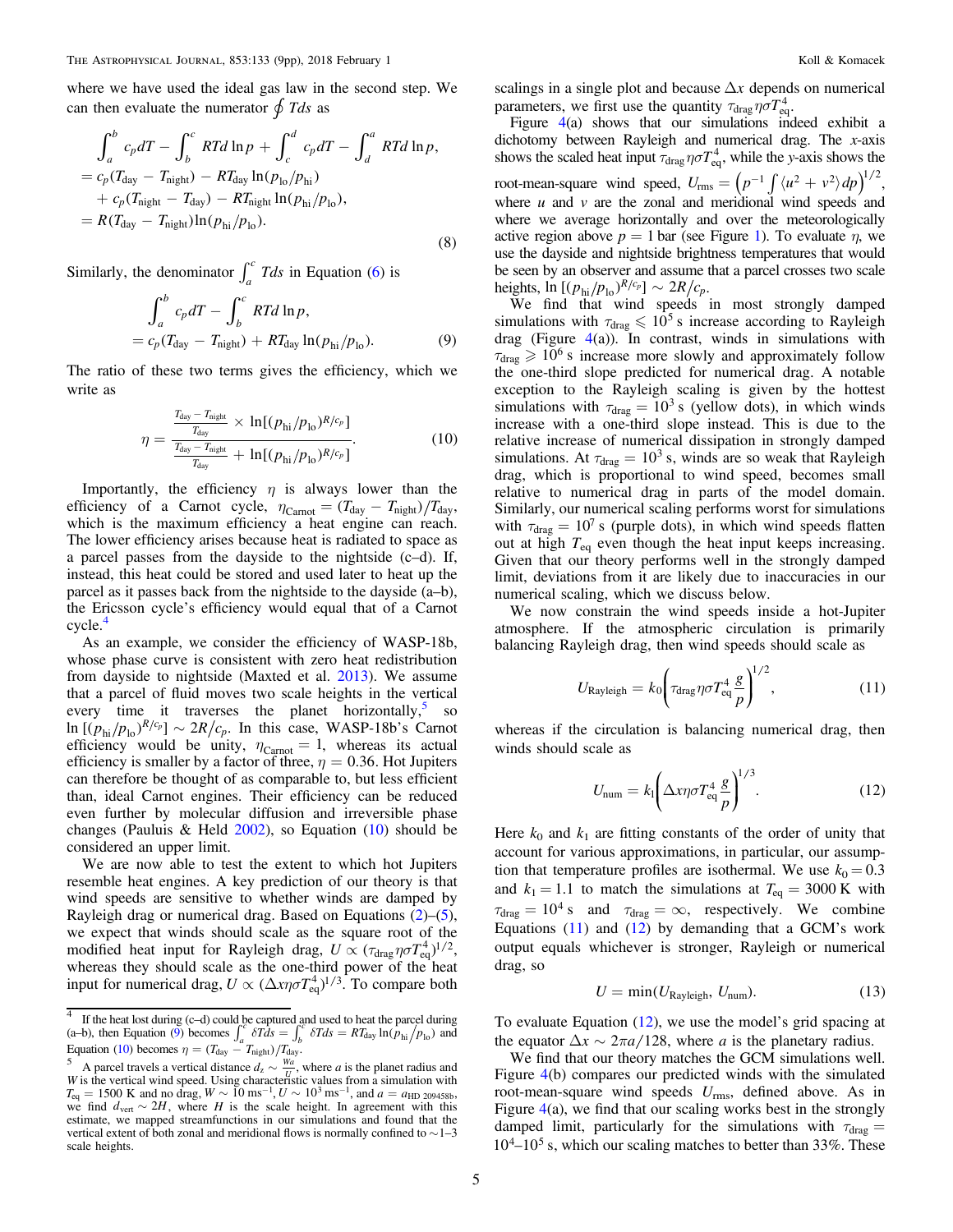<span id="page-5-0"></span>

Figure 4. Our heat engine scaling captures the strength of wind speeds across a wide range of hot-Jupiter GCMs. (a) Hot-Jupiter simulations fall into two regimes in which bulk wind speeds either scale following Rayleigh drag or numerical drag (black lines show the two different slopes). (b) Our combined scaling predicts the GCM wind speeds in both regimes. The y-axis corresponds to the root-mean-square wind speed averaged over pressures less than 1 bar in different hot-Jupiter simulations, the x-axis is the wind speed predicted from Equation ([13](#page-4-0)). Each dot represents a different GCM simulation with varying  $T_{eq} = 500-3000$  K, where different colors represent different Rayleigh drag timescales used in the simulations. The black line indicates a 1:1 fit between theory and simulations. Circles show simulations for which we use the Rayleigh drag scaling (Equation ([11](#page-4-0))), squares show simulations for which use the numerical drag scaling (Equation ([12](#page-4-0))). Note that, to display simulations without Rayleigh drag (blue dots), for which  $\tau_{drag} = \infty$ , we use  $\tau_{drag} = 5 \times 10^6$  s in the left panel instead.

are also the simulations in which numerical drag is not yet dominant, and for which we scale winds using Equation ([11](#page-4-0)).

Our scaling additionally matches the weakly damped simulations that are dominated by numerical drag  $(\tau_{drag} > 10^5 s)$ , even though the fit is less good than in the strongly damped regime. This is likely due to the approximations we made in deriving Equation ([12](#page-4-0)). To test this point, we performed additional simulations in which we varied the model resolution and timestep. We found that Equation ([12](#page-4-0)) overpredicts the sensitivity of wind speeds to numerical resolution (see the Appendix). Further work is needed to understand exactly how hot-Jupiter simulations equilibrate through numerical drag.

Nevertheless, given that our scaling captures the basic dependence of wind speeds on a planet's heat input (Figure  $4(a)$ ) and additionally matches the GCM to better than a factor of two even when the models are dominated by numerical drag (Figure  $4(b)$ ), we argue that the main shortcoming in Figure 4 is due to our imperfect description of numerical drag, not due to the heat engine framework. We therefore sidestep the intricacies of numerical simulations and in the last section apply the heat engine framework directly to data.

# 4. Evaluating Drag Mechanisms with Observations

In this section, we use the heat engine framework to predict how strong winds would have to be to balance the two main proposed drag mechanisms on hot Jupiters, namely magnetic drag and shear instabilities. We then evaluate our predictions by comparing them to observed wind speeds obtained from Doppler spectroscopy.

For magnetic drag, we combine Equation  $(11)$  $(11)$  $(11)$  with a kinematic scaling for the effective Lorentz drag timescale (Perna et al. [2010;](#page-8-0) Menou [2012](#page-8-0); Rauscher & Menou [2013](#page-8-0)). To

be consistent with Section [3](#page-3-0), we use  $k_0 = 0.3$  in Equation ([11](#page-4-0)). The drag timescale is

$$
\tau_{\text{mag}} = \frac{4\pi H_e \rho}{B^2},\tag{14}
$$

where B is the dipole field strength,  $H_e$  is the atmospheric electrical resistivity, and  $\rho$  is the gas density. The electrical resistivity is inversely related to the ionization fraction  $x_e$ ,  $H_e \propto \sqrt{T/x_e}$ , where  $x_e$  is calculated from the Saha equation (Perna et al. [2010](#page-8-0)). For hot Jupiters, the ionized gas is largely potassium, for which we assume a solar abundance.<sup>6</sup> We expect that most dissipation occurs somewhere between the upper levels probed by Doppler observations ( $\sim 10^{-3}$  bar) and the photosphere, so we calculate winds over the range  $10^{-3} \leqslant p \leqslant 1$  bar. Note that Equation (14) does not include induced atmospheric fields. In strongly ionized atmospheres, induced fields can be significant (Rogers & Showman [2014](#page-8-0); Rogers & Komacek [2014](#page-8-0); Rogers & McElwaine [2017](#page-8-0)), which means winds could decrease faster with equilibrium temperature than implied by Equation (14).

For shear instabilities, we predict wind speeds analogous to Equation ([12](#page-4-0)). We assume that instabilities have a spatial extent L and damp the flow over a timescale  $L/U$ , so wind speeds scale as

$$
U_{\text{shear}} = k_1 \left( L \eta \sigma T_{\text{eq}}^4 \frac{g}{p} \right)^{1/3}.
$$
 (15)

<sup>6</sup> For a planet with the equilibrium temperature of HD 209458b,  $T_{eq} = 1450 \text{ K}$ , the ionization fraction is  $x_e = 4.4 \times 10^{-11}$ , which is much smaller than the solar abundance of neutral potassium and thus consistent with the approximations made in Perna et al.  $(2010)$  $(2010)$  $(2010)$ . The corresponding magnetic resistivity is  $H_e = 2.0 \times 10^{14}$  cm<sup>2</sup> s<sup>-1</sup>.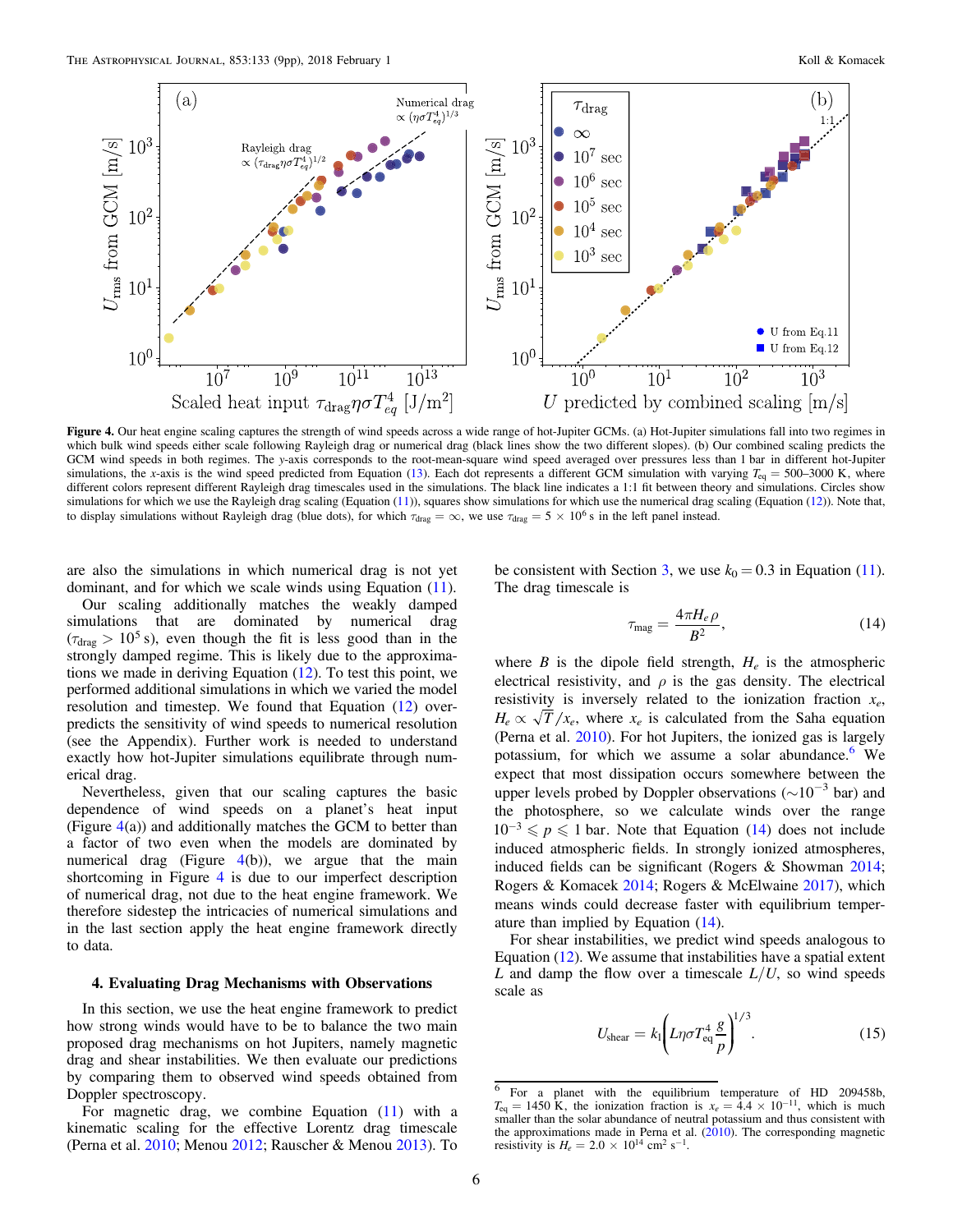<span id="page-6-0"></span>

Figure 5. Top: solid lines show the predicted wind speeds from Equation ([11](#page-4-0)), assuming dissipation is caused by magnetic drag. Colored envelopes indicate that our theoretical scalings are subject to uncertainty. The uppermost line for each magnetic field strength shows the wind speed predicted for dissipation occuring at 1 bar, the lower line shows the wind speed predicted for dissipation occuring at 10−<sup>3</sup> bar, and the colored envelope shows intermediate pressures. Dots show wind speeds constrained via Doppler spectroscopy for HD 189733b and HD 209458b (Snellen et al. [2010;](#page-8-0) Louden & Wheatley [2015](#page-8-0)). Bottom: solid lines show the predicted wind speeds from Equation ([15](#page-5-0)), assuming dissipation is caused by shear instabilities. Colored envelopes here indicate our estimated uncertainty for our heat engine scaling (see the text). Winds faster than the speed of sound (dashed black line—we assume solar composition and that atmospheric temperature is equal to the equilibrium temperature) can also develop shocks. Magnetic drag can match both observations, but doing so requires a large dipole field  $\geq 100$  G) for HD 189733b. In contrast, shear instabilities and/or shocks can match the observed wind speeds of both planets.

For consistency, we use  $k_1 = 1.1$ , as in Section [3.](#page-3-0) We note that Doppler observations probe the upper atmosphere only whereas our theory constrains large-scale dissipation and thus should be representative of the bulk flow. Observable wind speeds could potentially deviate from the bulk flow in atmospheres with large vertical shear. Nevertheless, we expect that the comparison between our theory and observations is warranted, given that a wide range of hot-Jupiter GCMs produce equatorial jets that are strongly vertically coherent (Showman et al. [2009](#page-8-0); Heng et al. [2011a](#page-8-0); Liu & Showman [2013;](#page-8-0) Mayne et al. [2014](#page-8-0); Polichtchouk et al. [2014;](#page-8-0) Cho et al. [2015](#page-8-0)).

Figure 5 compares the observed wind speeds of  $1.9^{+0.7}_{-0.6}$  km s<sup>-1</sup> for HD 189733b (Louden & Wheatley [2015](#page-8-0)) and  $2 \pm 1$  km s<sup>-1</sup> for HD 209458b<sup>7</sup> (Snellen et al. [2010](#page-8-0)) with

our theoretical predictions for the two drag mechanisms.<sup>8</sup> To indicate that our scalings are not exact, the colored envelopes in Figure 5 reflect the dominant sources of uncertainty in our scalings. For magnetic drag, the uncertainty is dominated by the pressure at which dissipation is assumed to occur. For shear instabilities, we use the remaining mismatch between theory and GCM simulations $9$  in Section [3](#page-3-0). Because the magnetic drag timescale is relatively sensitive to both temperature and pressure, we additionally explored the impact of different pressure–temperature profiles, and find that most features in Figure 5 are robust (see the Appendix).

First, we find that the observations for HD 189733b can only be matched with a very strong dipole field of  $\sim$  100 G (Figure 5, top panel). Second, matching the observations for HD 209458b also requires a strong dipole field, on the order of  $\geq 30$  G. Such a dipole is broadly in agreement with predictions from dynamo scaling laws for HD 209458b (Yadav & Thorngren [2017](#page-8-0)), which predict a dipole component at the poles of  $\sim$ 50 G (R. Yadav 2017, private communication). We conclude that magnetic drag is a plausible drag mechanism for HD 209458b. In addition, given the potentially large uncertainties in both the Lorentz drag timescale (Equation ([14](#page-5-0))) and dynamo scaling laws, magnetic drag cannot be ruled out for HD 189733b, even though the required field strengths would be larger than currently expected. Further theoretical work could help reduce these uncertainties. Our result that Lorentz forces are potentially unimportant for HD 189733b but may be important for HD 209458b therefore agrees with previous estimates that magnetic drag could become significant at  $T_{\text{eq}} \gtrsim 1400 \text{ K}$  (Menou [2012;](#page-8-0) Rogers & Komacek [2014](#page-8-0)).

In contrast to magnetic drag, we find that shear instabilities are a plausible mechanism to match the observations of both planets (Figure 5, bottom panel). Our scaling predicts that wind speeds increase moderately with  $T_{eq}$ , in agreement with the observations. We also find that the vertical scale height  $H$ , which has been proposed as the characteristic scale of Kelvin– Helmholtz instabilities in hot Jupiters (Goodman [2009;](#page-8-0) Li & Goodman [2010](#page-8-0)), would yield wind speeds that are an order of magnitude too slow to match the observed wind speeds. Instead, a damping length  $2\pi a$ , where  $a$  is the planet radius, is needed to match the observed wind speeds. Such a damping length could be either due to a horizontal Kelvin–Helmholtz instability or due to the steepening of day–night standing waves into shocks. We note that the shock-resolving simulations in Fromang et al. ([2016](#page-8-0)) also found a dominant scale for horizontal shear instabilities of  $L \sim 2\pi a/5$ , and are thus consistent with our results. The upper end of our wind speed estimate is additionally consistent with the bulk flow becoming supersonic, and thus prone to dissipation via shocks (Figure 5).

## 5. Conclusion

We describe the large-scale atmospheric dynamics of hot Jupiters by modeling them as planetary heat engines. Hot Jupiters are comparable to, but less efficient than, ideal Carnot engines because parcels lose heat to space as they move between dayside and nightside. Our theory successfully captures the intensity of winds in a large number of hot-Jupiter simulations (Figure [4](#page-5-0)). Remaining differences between theory

<sup>&</sup>lt;sup>7</sup> Note that these are  $1\sigma$  error bars and the detection itself was only significant at  $2\sigma$ .

<sup>&</sup>lt;sup>8</sup> We assume  $p = 1$  bar,  $\eta = 0.2$ , and  $g = 23$  m s<sup>-1</sup>, with the last two values motivated by the phase-curve amplitude and mass–radius measurements of HD  $189733b.$ 

We conservatively use 100% uncertainty (a factor of two) for winds predicted with Equation ([15](#page-5-0)).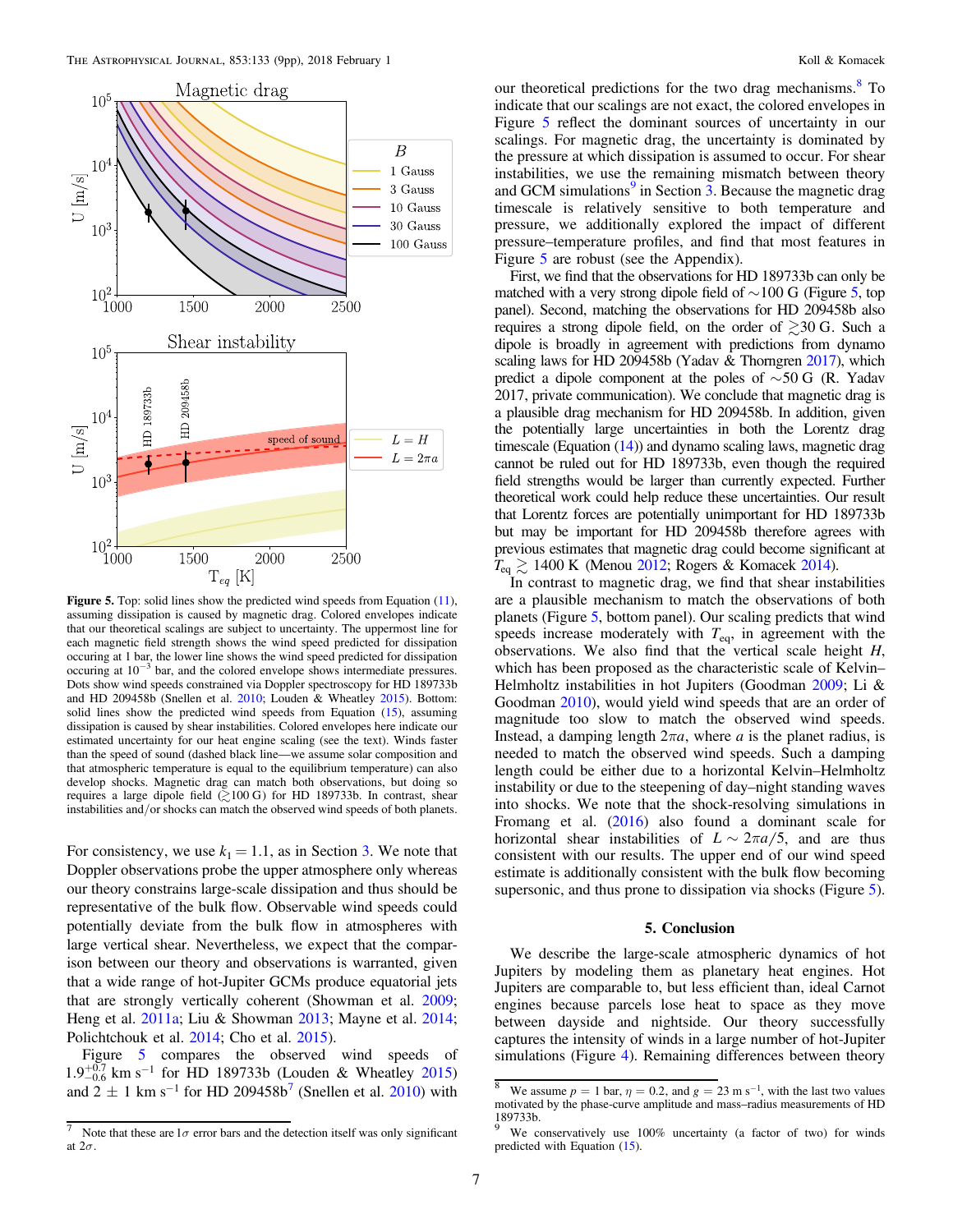and simulations are likely due to our imperfect understanding of numerical dissipation in the simulations, instead of a fundamental shortcoming in our theory.

Applying our theory to observations, we find that either the magnetic dipole field of HD 189733b could be stronger than current estimates suggest, or that its atmosphere is dissipating kinetic energy via shear instabilities and/or shocks. For HD 209458b, our results indicate that both drag mechanisms can plausibly match the observations.

Looking toward future observations, we expect that magnetic drag should become dominant on hotter exoplanets with *T*eq > 1400 K (Figure [5](#page-6-0)). Wind speeds on these planets should follow a different trend with equilibrium temperature than wind speeds in colder atmospheres. As a result, we propose that more Doppler measurements over a wider range of planets could reveal a diversity of drag mechanisms at work in hot-Jupiter atmospheres.

We thank Vivien Parmentier, Dorian Abbot, and Malte Jansen for insightful feedback on an early draft. We also thank the reviewer for helpful comments that significantly improved this manuscript. This work benefited from the Exoplanet Summer Program in the Other Worlds Laboratory (OWL) at the University of California, Santa Cruz, a program funded by the Heising-Simons Foundation. D.D.B.K. was supported by a James McDonnell Foundation postdoctoral fellowship. T.D. K. was supported by a NASA Earth and Space Science fellowship.

# Appendix A Sensitivity to Numerical Parameters

Our scalings suggest that, for simulations that are dominated by numerical drag, large-scale wind speeds should be sensitive to horizontal resolution (Equation  $(12)$  $(12)$  $(12)$ ). To explore this possibility, we performed additional simulations in which we did not include any Rayleigh drag (including no basal drag) and kept the equilibrium temperature fixed to 1500 K, while varying different numerical parameters in the model. The two parameters we considered are the model's horizontal resolution and its timestep dt. Table [1](#page-1-0) summarizes the numerical parameter variations for this suite of simulations. The Shapiro filter timescale  $\tau_{\text{num}}$  was always kept equal to the timestep.

Figure 6 shows that wind speeds are largely independent of the GCM timestep. We only find a  $\leq 3\%$  variation in the rms wind speed, while changing  $dt$  (and thus also  $\tau_{num}$ ) over an order of magnitude. Given that Equation ([12](#page-4-0)) predicts that wind speeds should be independent of dt, this implies a general agreement between our theory and our GCM results.

In addition, Figure 6 shows that large-scale wind speeds are less sensitive to horizontal resolution than our scaling would suggest. Following Equation ([12](#page-4-0)), wind speeds should scale with resolution as  $U \propto N_x^{-1/3}$ , where  $N_x$  is the number of horizontal grid points. Our GCMs do not follow such a scaling and instead we find that the wind speed is independent of resolution to  $\leq 10\%$  over a factor of 4 change in horizontal resolution, going from C16 to C64. One potential explanation is that our weakly damped simulations develop a direct turbulent cascade of energy to smaller scales, so that the large-scale kinetic energy of the flow becomes insensitive to the dissipation scale. Another explanation is that hot-Jupiter GCM simulations are prone to developing shocks (see



Figure 6. Our scaling for how wind speeds depend on numerical parameters (Equation  $(12)$  $(12)$  $(12)$ ) matches the independence of  $U_{\text{rms}}$  on timestep well, but does not match the dependence of  $U_{\text{rms}}$  on grid size. Shown are GCM results for  $U_{\rm rms}$  as a function of horizontal resolution (black dots) and timestep (magenta dots) from simulations with *T*eq = 1500 K and no Rayleigh drag. In this set of simulations, the Shapiro filter timescale  $\tau_{num}$  is kept equal to the timestep. Dashed lines show our predicted dependence of  $U_{\text{rms}}$  on timestep (magenta) and resolution (black), using a value of  $k_1$  such that the theory matches the intermediate GCM point. Equation ([12](#page-4-0)) correctly predicts that the wind speed is independent of timestep (accurate to the 3% level in our GCMs), but predicts that the wind speeds should decrease steeply with increasing resolution, which is not found in our GCM simulations.

Rauscher & Menou [2010](#page-8-0); Perna et al. [2012](#page-8-0); Dobbs-Dixon & Agol [2013](#page-8-0); Fromang et al. [2016](#page-8-0)), in which case the large-scale kinetic energy might be less sensitive to how well the shock is being resolved than Equation ([12](#page-4-0)) suggests.

Our result is consistent with the suggestion of Heng et al. ([2011a](#page-8-0)) that changes in numerics can change wind speeds in GCMs at the  $\leq 10\%$  level, but shows that our scaling does not adequately capture the dependence of large-scale GCM wind speeds on numerical resolution. As a result, a better description of numerical drag than our scaling is needed to capture how hot-Jupiter GCMs converge with numerical drag. Nevertheless, although our numerical scaling overpredicts the sensitivity to numerical parameters, it does correctly predict the sensitivity to physical parameters, such as equilibrium temperature (see Figure [4,](#page-5-0) left panel).

# Appendix B Sensitivity of Magnetic Drag Timescale to Temperature–Pressure Profile

Because the magnetic drag timescale is highly sensitive to temperature (Perna et al. [2010](#page-8-0); Menou [2012;](#page-8-0) Rauscher & Menou [2013](#page-8-0)), we explored the impact of the assumed temperature–pressure profile on our results in Section [4](#page-5-0). In Section [4](#page-5-0), we assume an isothermal atmosphere, here we constrain the vertical temperature structure using the analytical solutions from Guillot ([2010](#page-8-0)) as follows: we use Equation (29) from Guillot ([2010](#page-8-0)) with parameters similar to those used in that paper  $(\kappa_{LW} = 10^{-2} \text{ cm}^2 \text{ g}^{-1}, \gamma = 0.1, T_{int} = 100 \text{ K},$